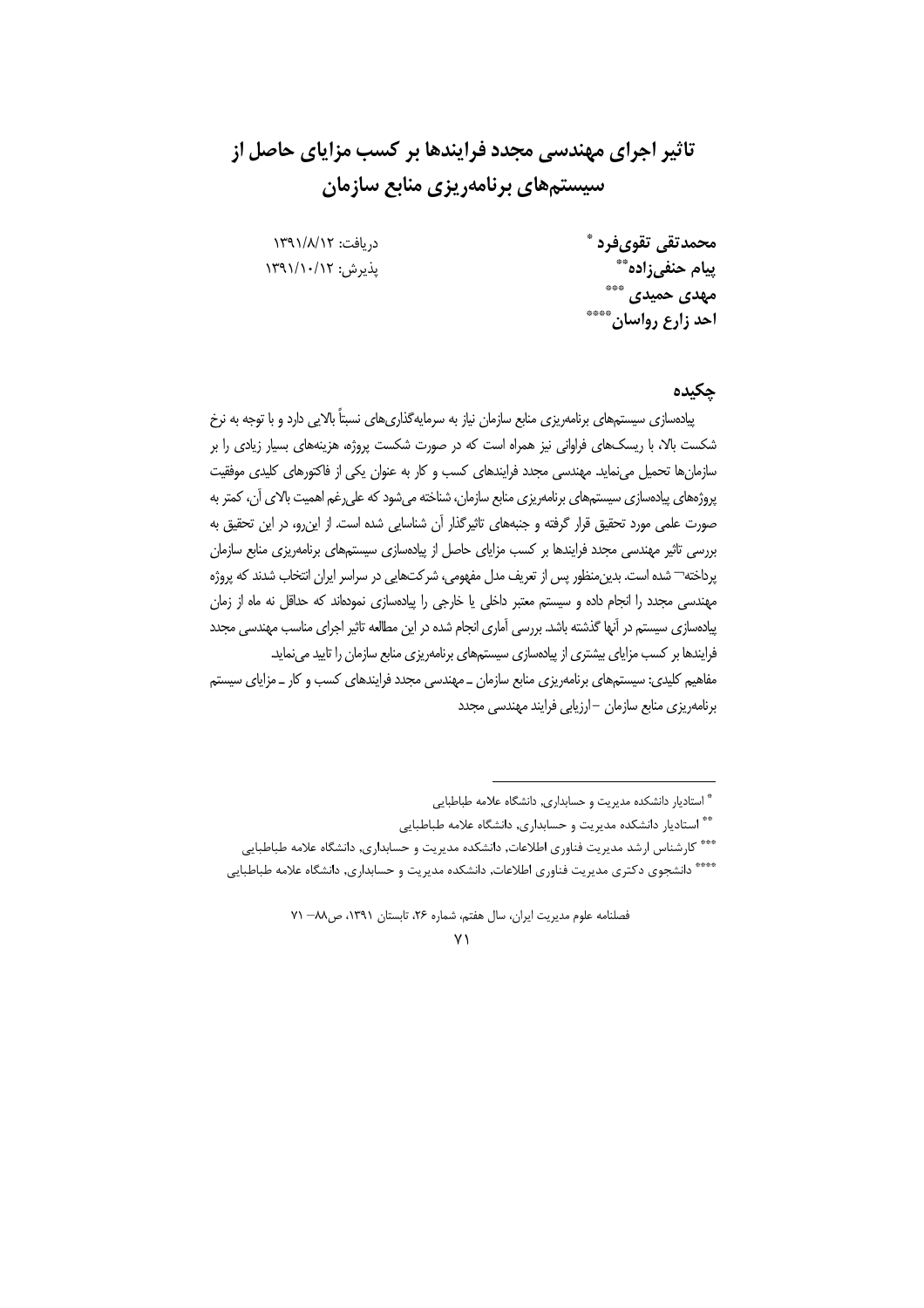مقدمه

سیستمهای برنامهریزی منابع سازمان<sup>٬</sup> (ERP)، بستههای نرمافزاری گستردهای می باشند که جهت پشتیبانی از یکپارچهسازی اطلاعات در بخش های مختلف سازمان مانند تولید، مالی و منابع انسانی بوجود آمدهاند. این سیستمها به دنبال یکپارچگی و ایجاد تحرک در فرآیندهای سازمانی و بهبود جریان اطلاعات در سازمانها توسعه یافتهاند (المشعری و همکاران، ۲۰۰۳). ییادهسازی سیستمهای اطلاعاتی در سازمانها همواره با چالشهای فراوانی روبرو بوده است. مروری بر ادبیات و مقالات موجود در حوزه سیستمهای اطلاعاتی سازمانی نشان میدهد که این سیستمها معمولاً به اهداف اقتصادی، سازمانی و رقابتی مورد انتظار دست پیدا نمی کنند (روحانی و زارع رواسان، ۲۰۱۳). بسیاری از پروژههای پیادهسازی سیستمهای اطلاعاتی از مشکلات مالی و زمانی پروژهها رنج می برند. تحقیقات انجام شده به عدم موفقیت ۶۰ تا ۹۰ درصدی پروژەهای پیادەسازی سیستمهای برنامەریزی منابع سازمان اشارە دارند (کواک، ۲۰۰۸). نتايج ساير تحقيقات انجام شده حاكى از اين مساله است كه پروژههاى پيادهسازى سیستمهای برنامهریزی منابع سازمان بهطور متوسط ۱۷۸ درصد بالاتر از بودجه و ۲.۵ برابر بیشتر از زمان برنامهریزی شده به اتمام می رسند، درحالی که تنها به ۳۰ درصد از اهداف خود نائل میشوند (ژانگ و همکاران، ۲۰۰۵). این مسائل بهخوبی بیانگر پیچیده بودن این سیستمها و پیادهسازی اَنها می باشد. با توجه به اهمیت بالای این مساله، مطالعات زیادی در خصوص شناسایی دلایل موفقیت و یا شکست پیادهسازی این سیستمها انجام شده است. برخی از محققین، به بررسی عوامل کلیدی موفقیت ٰ پیادهسازی سیستمهای برنامهریزی منابع سازمان (ناه و دلگادو، ۲۰۰۶؛ المشعری و همکاران، ۲۰۰۳؛ حنفی زاده و زارع رواسان، ۲۰۱۱) و عدهای دیگر به بررسی عوامل منجر به شکست (برادفورد و فلورین، ۲۰۰۳؛ عمید و همکاران، ۲۰۱۲؛ گیامپا و سلام، ۲۰۰۴؛ سامرز و نلسون، ۲۰۰۴) پرداختهاند. یکی از عوامل کلیدی موفقیت که بارها توسط محققین مورد اشاره و بررسی قرار گرفته است، مهندسی مجدد فرایندهای کسب و کار ' (BPR) می باشد (المشعری و همکاران، ۲۰۰۳؛ سامرز و نلسون، ۲۰۰۴؛ عمید و همکاران، ۲۰۱۲؛ یوسف و همکاران، ۲۰۰۴). اگرچه به نظر می آید که نقش و اهمیت اجرای مهندسی مجدد فرایندها پیش از پیادهسازی سیستمهای برنامهریزی منابع سازمان

 $YY$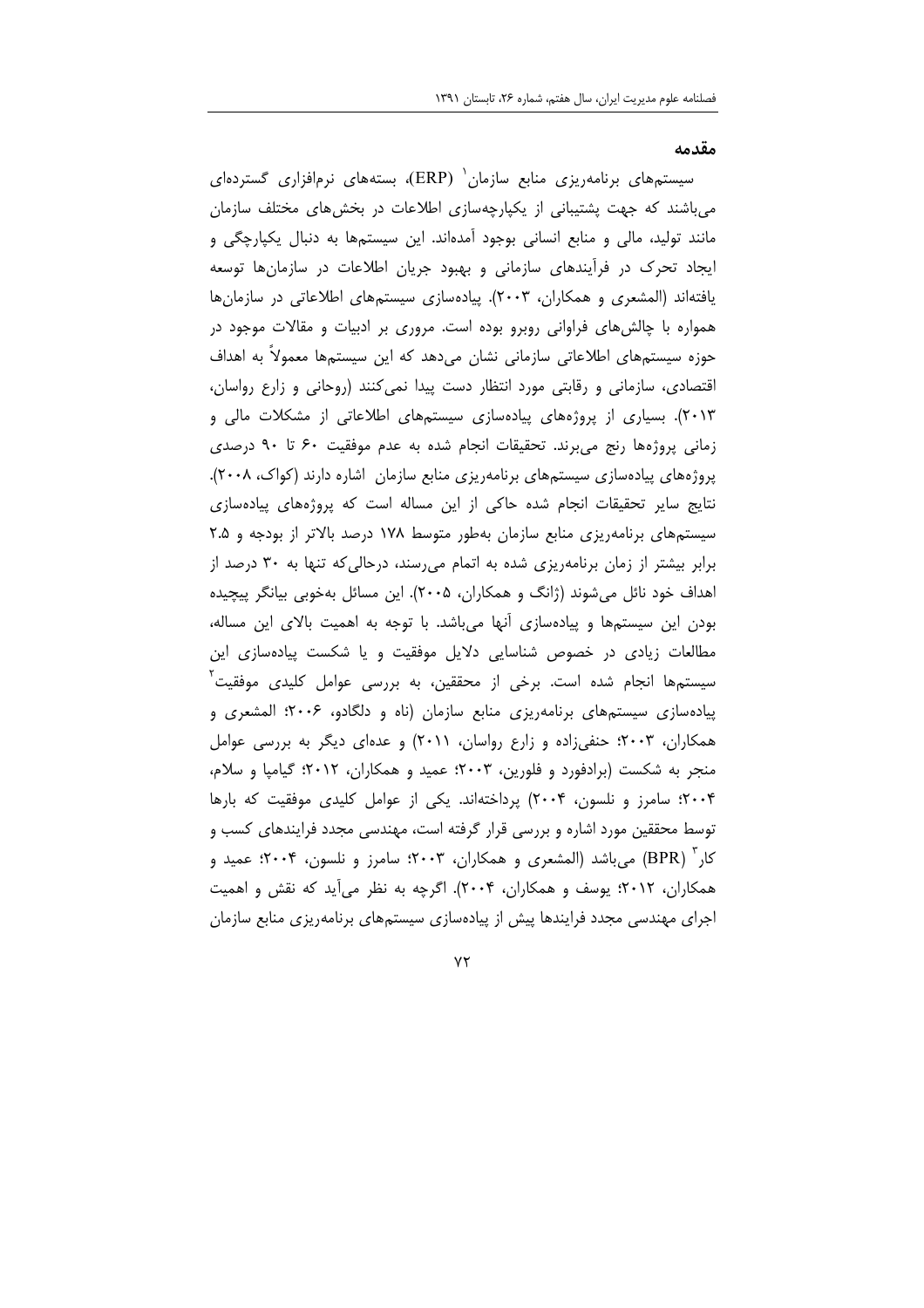تعیین کننده باشد، اما تاکنون مطالعات علمی چندانی در خصوص بررسی و تحلیل ماهیت و شدت این ارتباط به انجام نرسیده است. لذا با توجه به خلاء دانش موجود در این حوزه، این تحقیق بر آن آمده است تا این مساله را مورد توجه قرار دهد. علاوه بر این، یکی از مباحثی که همواره در رابطه با این سیستمها مطرح بوده است، کسب مزایای حاصل از پیادهسازی آن برای کسب و کار است (شنگ و سدان، ۲۰۰۲). لیکن هدف از انجام این تحقیق، بررسی و تحلیل ارتباط میان اجرای مهندسی مجدد فرایندها با کسب مزایای حاصل از پیادهسازی سیستم برنامهریزی منابع میباشد. لازم به ذکر است که جهت حفظ ایجاز و اختصار در متن مقاله، به جای این دو واژه، بهترتیب از اصطلاحات سادهتر «مهندسی مجدد» و «سیستم» استفاده شده است.

#### يبشينه تحقيق

مهندسی مجدد فرایندهای کسب و کار، به معنای شناخت دقیق سازمان با نگرشی فرأيندگرا، ترسيم دقيق رابطه فعاليتها و شرايط اجراي فرأيندها، برأورد منابع و هزينه تمام شده و زمان انجام فرأیندها، سپس اصلاح و بهینهسازی رابطه فعالیتها و اجرای فرأيندها از طريق بكارگيري روشها، فناوري اطلاعات و تجارب جديد ميeباشد. از دهه ١٩٩٠، مهندسی مجدد فرایندهای کسب و کار به عنوان ابزاری برای کاهش یا حذف فعالیتهای فاقد ارزش افزوده و افزایش قدرت رقابت ظهور یافت. در این خصوص تعدادی از مطالعات، گویای بهبودهای بنیادی ناشی از حرکت به سمت مهندسی مجدد فرایندهای کسب و کار میباشند (راجیف و الن، ۲۰۰۶).

توجه به همراستایی بین فرایندهای کسب و کار و مدل تجاری سیستم برنامهریزی منابع سازمان و همچنین تجارب برتر در زمینه محصول مورد نظر از مهمترین ویژگی-های یک پیادهسازی موفق این سیستمها به شمار میأید. اصولا یکی از اقدامات لازم برای تحقق مزایای به کارگیری این سیستمها، مهندسی مجدد فرایندهای کسب و کار می باشد. زیرا سیستمهای برنامهریزی منابع سازمان اساساً جهت بهبود فرایندهای کسب و کار مانند خرید، ساخت و توزیع و غیره توسعه دادهشدهاند (معلق و زارع رواسان، ٢٠١٢). از این رو مهندسی مجدد و پیادهسازی سیستم، بسیار بهیکدیگر مرتبط هستند. بسیاری از محققین و کارشناسان تاکید کردهاند که مهندسی مجدد یکی از مشخصههای

 $YY$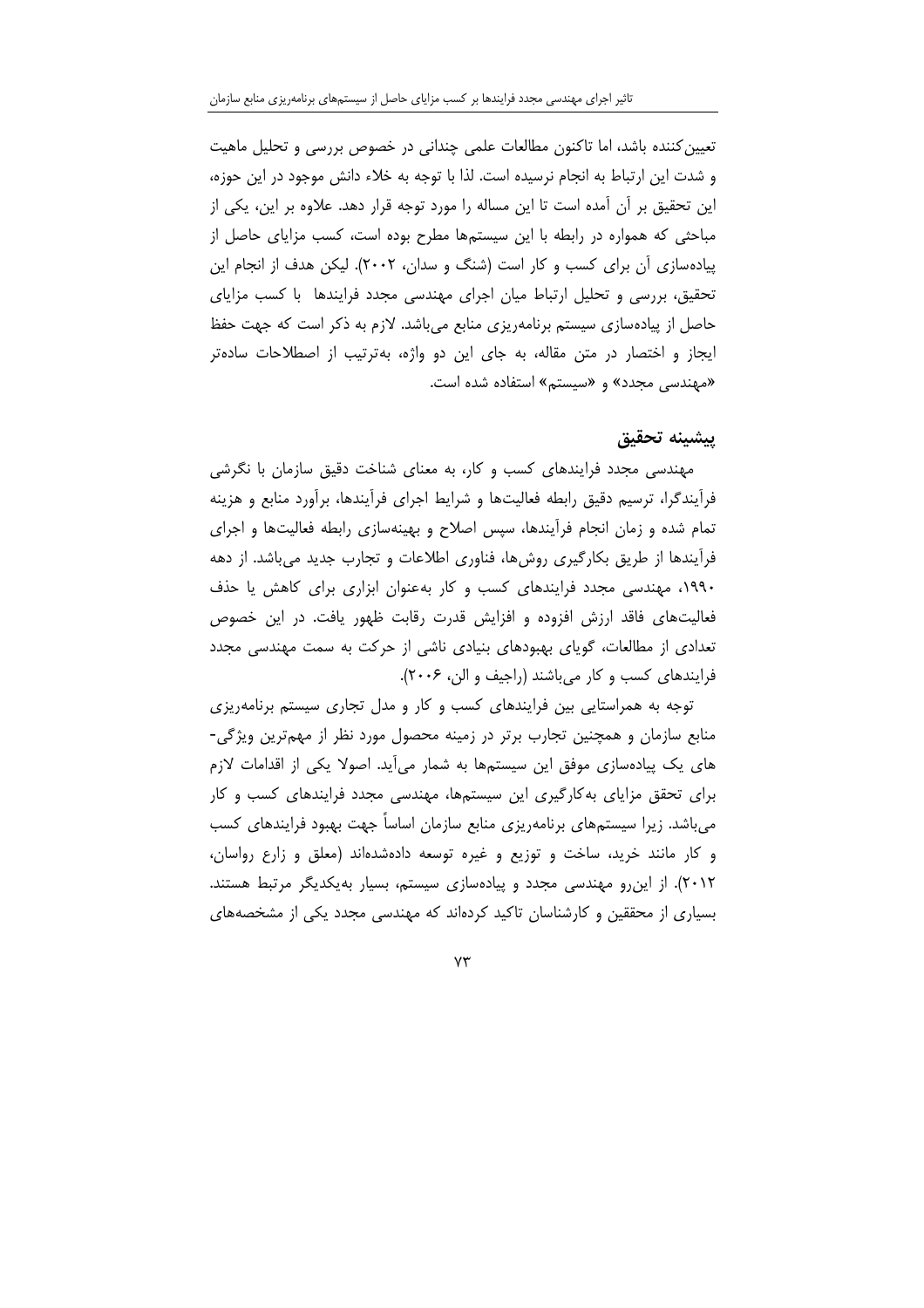لازم برای پیادهسازی موفق سیستمهای برنامهریزی منابع سازمان است و ارتباط تنگاتنگی با آن دارد (تبریزی و همکاران، ٢٠١٢؛ هاو و روان، ٢٠٠٨). در حقیقت می توان گفت که پیادهسازی سیستم، فرصتی برای انجام مهندسی مجدد فرایندها به صورتی فراگیر و جامع در سازمان میباشد. یکی از مشکلاتی که در پیادهسازی سیستم پیش می اید عدم تطابق ویژگیهای این سیستمها با نیازهای اطلاعاتی و فرایندهای تجاری سازمان است. لذا بسیار مهم است که فرایندهای تجاری سازمان با فرایندها و رویههای سیستم همراستا باشند. در واقع، مدلهای کسب و کار جدید و مهندسی مجدد فرایندها به عنوان یک عامل توانمندساز در موفقیت پروژههای پیادهسازی و بهرهگیری از مزایای این سیستمها کمک می کند (سامرز و نلسون، ۲۰۰۱). طراحی سیستم برنامهریزی منابع سازمان بر پایه استفاده از فرایندهای استاندارد و بهترین روشهای انجام کار استوار است. سازمانها جهت بهره گیری مناسب از ظرفیتها و مزایای این سیستهها، به مطالعه مدل کسب و کار و فرایندهای خود می بردازند تا با استفاده از اطلاعات کسب شده به مهندسی مجدد فرایندهای سازمان جهت تطابق با سیستم مورد نظر خود دست یابند. مهندسی مجدد فرایندها با توجه به سیستم باعث میشود که سازمان در طول پیادهسازی سیستم دارای حداقل نیاز به سفارشیسازی ٔ بوده و به این ترتیب در زمان و هزینه پیاده سازی سیستم صرفهجویی گردد (پنگجی، ۲۰۰۵).

براساس راهنمای سیستمهای برنامهریزی منابع سازمان که در سال ۲۰۰۳ از طرف انجمن ممیزی و کنترل سیستمهای اطلاعاتی منتشر شده است، پروژههای پیادهسازی سیستمهای برنامهریزی منابع سازمان و مهندسی مجدد را می توان به عنوان فعالیتهایی منفک و مستقل در نظر گرفت. در تئوری، هریک از این پروژهها قابلیت اجراشدن در سازمان را مستقل از دیگری دارا میباشند، اما در عمل هردوی این پروژهها میتوانند در سازمان بصورت همزمان در حال اجرا بوده و دارای تاثیرگذاری و وابستگی به یکدیگر از نقطهنظر طراحی فرایندهای تجاری کلیدی، باشند. امکان دارد سیستم به منظور جایگزینی سیستم فعلی سازمان انتخاب شده و اجرای پروژه مهندسی مجدد به تعویق افتد. ممکن است پروژه مهندسی مجدد درحال اجرا باشد و پیش از اتمام آن متوقف شده و سیستم، پیادهسازی گردد. پیادهسازی سیستم برنامهریزی منابع سازمان و مهندسی مجدد غالباً در مراحل مختلفی از توسعه آنها صورت می پذیرد. یک پروژه مهندسی مجدد

 $Yf$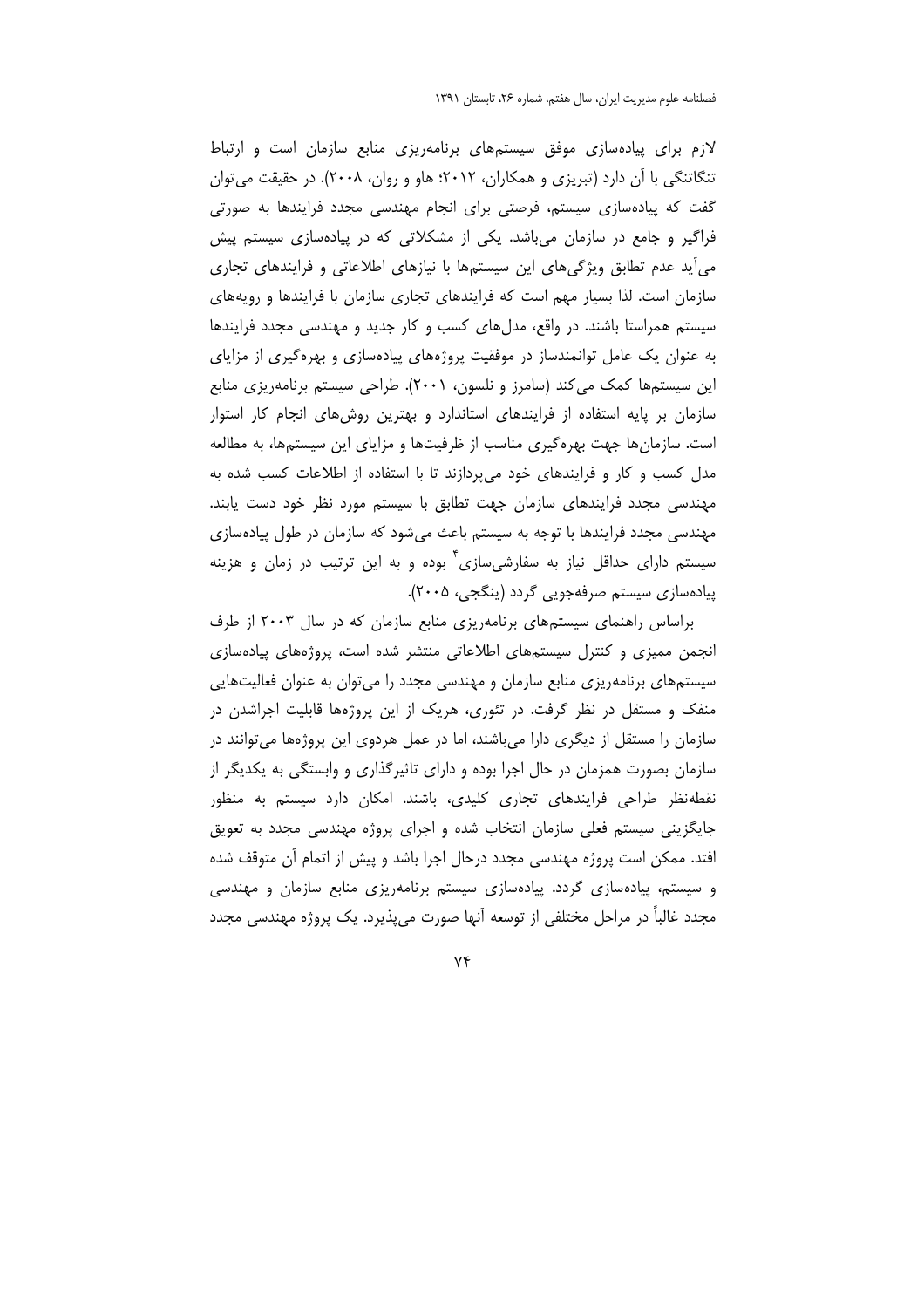ممکن|ست شروع شود و بعد از گذشت چند ماه نتیجه گرفته شود که به منظور پشتیبانی از فرایندهای جدید نیاز به یک سیستم بوده و از همین رو استقرار سیستم آغاز گردد. به-طریق مشابه ممکن است تصمیم به اکتساب یک سیستم اطلاعاتی جدید برای سازمان اتخاذ گردد، به همین سبب یک سیستم انتخاب شده و در خلال پیادهسازی نتیجه گرفته شود که سیستم نیازمند بازطراحی فرایندهای سازمانی بوده و این مطلب منجر به پیادهسازی پروژه مهندسی مجدد گردد. بههرحال چنانچه سازمانی بدون داشتن درک درستی از مفاهیم و الزامات فرایندی خود، به یکباره به سمت پیادهسازی سیستمی سازمانی مانند سیستم برنامهریزی منابع سازمان حرکت کند، رویای یکپارچهسازی می-تواند به سرعت به یک کابوس مبدل گردد (داونپورت، ۱۹۹۸). این مشکل فناوری نیست بلکه مشکل فرایندی است و از آنجا نشات میگیرد که شناخت درستی از تاثیر مزیت فرایندی یا "تفکر فرایندی" در موفقیت سیستمهای سازمانی وجود ندارد. در نتیجه، بایستی از مهندسی مجدد فرایندها به عنوان یک گام پیش نیاز و یک فاکتور کلیدی موفقیت مهم در پیادهسازی سیستم بهره گرفت. هدف این تحقیق، بررسی رابطه بین مهندسی مجدد فرایندهای کسب و کار و سیستمهای برنامهریزی منابع سازمان میباشد. بدین منظور و برای درک بهتر این دو موضوع تحت بررسی، از ادبیات موضوع و مدل ها و چارچوبهای موجود در این حوزه بهره گرفته شده است. این مدلها در ادامه معرفی شدهاند و در انتهای بخش، مدل پیشنهادی تحقیق و فرضیههای مربوطه بر این اساس ارایه شده است.

#### چارچوب ارزیابی مهندسی مجدد فرایندها

در تحقیق حاضر از چارچوب کلی ارزیابی مهندسی مجدد فرایندها که توسط اداره حسابداری دولتی امریکا<sup>۵</sup> (۱۹۹۷) بهعنوان ابزاری در جهت ارزیابی پیادهسازی مهندسی مجدد معرفی شده، بهره گرفته شده است. این چارچوب دارای سه بعد اصلی (وضعیت تصمیم گیری، وضعیت توسعه فرایند جدید و وضعیت پیادهسازی پروژه) میباشد. هریک از این ابعاد نیز دارای سه معیار فرعی می باشند که این ۹ بخش در مجموع با عناصری که توسط خبرگان به عنوان سنگبنای یک پیادهسازی موفق پروژه مهندسی مجدد شناخته می شوند، ارتباط دارند. علاوه بر این برای ارزیابی وضعیت هر کدام از این

 $\mathsf{V}\Delta$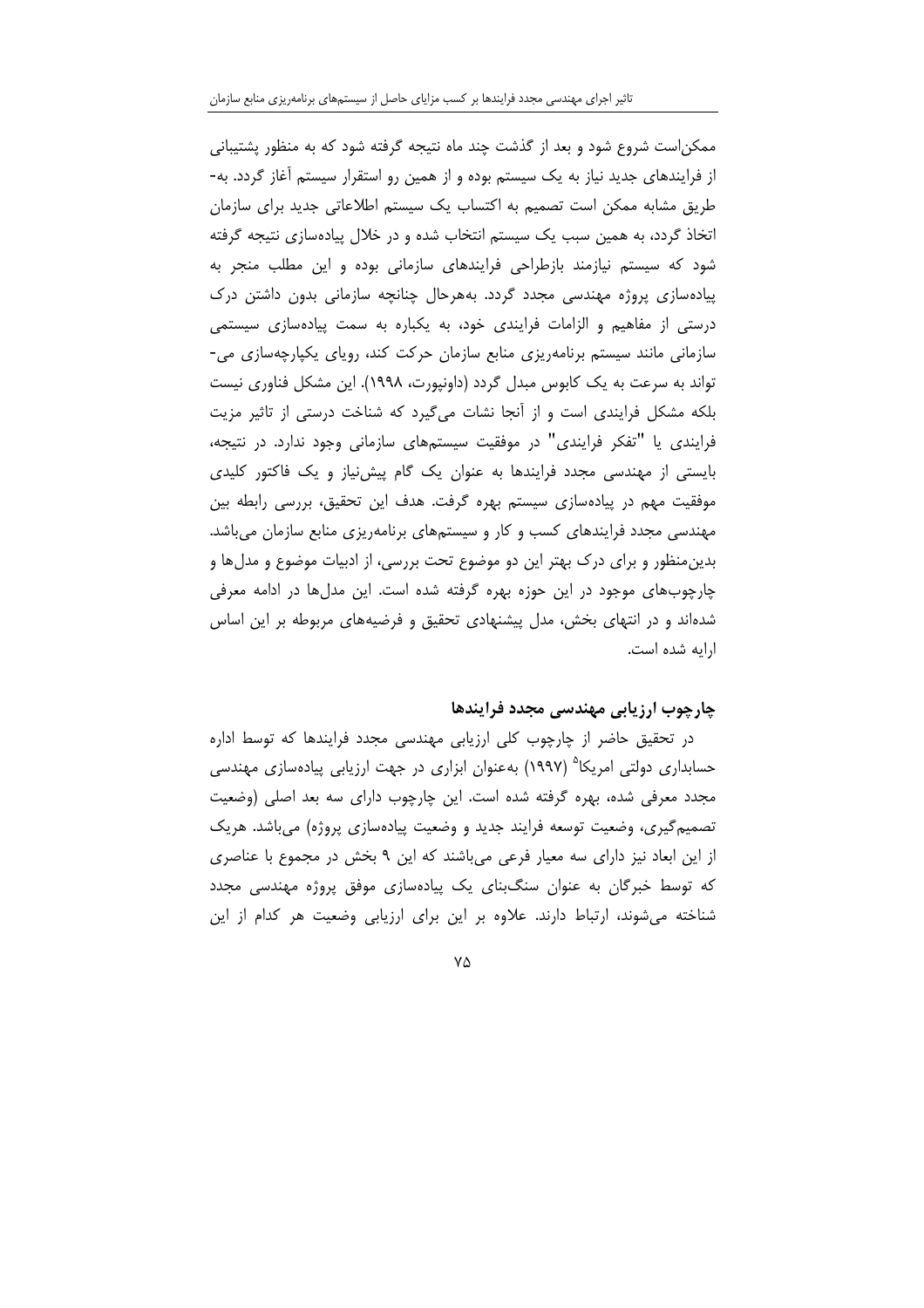معیارها سوالاتی در چارچوب یاد شده طراحی شده است. در جدول ١ اجزای این چارچوب، نمایش داده شده است.

| عناوين ابعاد و معيارها                                                                                                                                                                    |
|-------------------------------------------------------------------------------------------------------------------------------------------------------------------------------------------|
| بُعد اول: وضعيت تصميم گيري                                                                                                                                                                |
| معیار ۱: أیا سازمان، ماموریت و اهداف استراتژیک خود را مورد ارزیابی قرار داده است؟                                                                                                         |
| معیار ۲: آیا سازمان، مشکلات عملکردی خود را شناسایی کرده و اهداف بهبود را برای آنها تبیـین                                                                                                 |
| نموده است؟                                                                                                                                                                                |
| معیار ۳: آیا سازمان، بایستی درگیر مهندسی مجدد گردد؟                                                                                                                                       |
| بُعد دوم: وضعيت توسعه فرايند جديد                                                                                                                                                         |
| معیار ۱: آیا پروژه مهندسی مجدد، بصورت مناسب مدیریت شده است؟<br>معیار ۲: آیا تیم پروژه، فرایند هدف را تحلیل و جایگزینهای امکانپذیر را شناسایی کرده است؟                                    |
| معيار ٣: أيا تيم پروژه، فرايند جديد را مورد أزمون عملي قرار داده است؟                                                                                                                     |
| بُعد سوم: وضعيت پيادهسازي پروژه                                                                                                                                                           |
| معیار ۱: أیا سازمان از یک برنامه پیادهسازی جامع پیروی می کند؟<br>معیار ۲: أیا مدیران ارشد با مسائل مدیریت تغییر، أشنایی دارند؟<br>معيار ٣: أيا فرايند جديد به نتايج مطلوب دست خواهد يافت؟ |

## جدول ١. چارچوب ارزيابي فرايند BPR (1997،USGAO)

چارچوب ارزیابی مزایای حاصل از سیستم برنامهریزی منابع سازمان

در تحقیق کنونی و به منظور تحلیل مزایای حاصل از سیستم برنامهریزی منابع سازمان از چارچوب مزایای شنگ و سدان (۲۰۰۲)، بهره گرفته شده است. در این مدل، مزایای حاصل از پیادهسازی سیستم در قالب مزایای عملیاتی، استراتژیک، مدیریتی، سازمانی، و زیرساختی فناوری اطلاعات طبقهبندی شده است که بهصورت جدول ۲ می باشد.

 $Y \xi$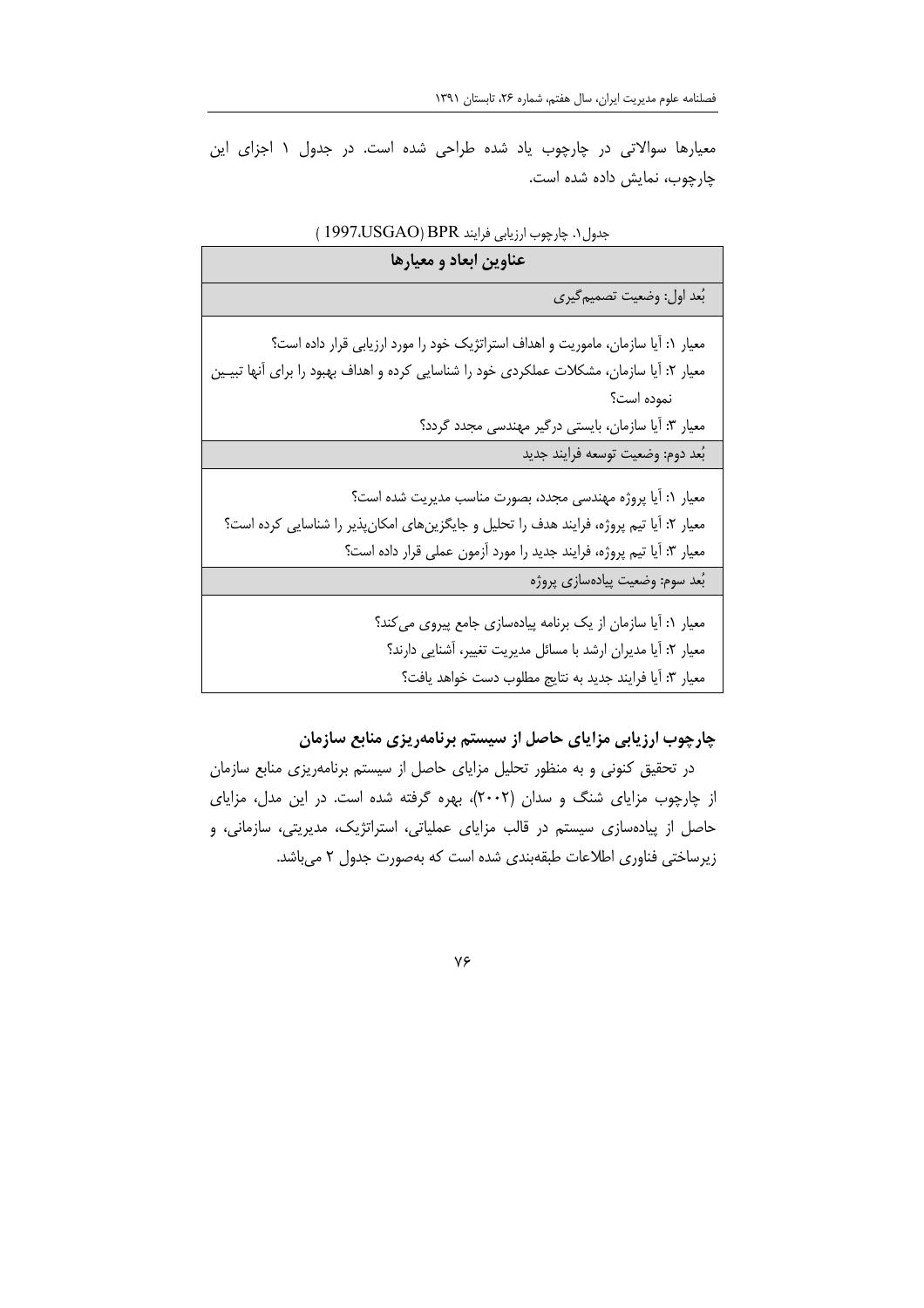| ابعاد اصلى        | شاخصهای ارزیابی ابعاد                                                          |
|-------------------|--------------------------------------------------------------------------------|
|                   | ۱. کاهش هزینه                                                                  |
|                   | ۲. کاهش سیکل کاری                                                              |
| ۱. عملیاتی        | ٣. افزايش بهرهوري                                                              |
|                   | ۴. بهبود کیفیت                                                                 |
|                   | ۵. بهبود خدمات مشتری                                                           |
|                   | ۱. مدیریت بهتر منابع                                                           |
| ۲. مدیریتی        | ۲. بهبود در تصمیمگیری و برنامهریزی                                             |
|                   | ۳. بهبود عملکرد                                                                |
|                   | ١. يشتيبانى از توسعه تجارى                                                     |
|                   | ۲. پشتیبانی از اتحاد تجاری                                                     |
|                   | ۳. ایجاد ابداعات تجاری                                                         |
| ۳. استراتژیک      | ۴. رهبري در هزينه                                                              |
|                   | ۵. ایجاد تمایز در محصول                                                        |
|                   | ۶. ایجاد پیوندهای خارجی                                                        |
|                   | ٧. ايجاد قابليت بهرهگيري از تجارت الكترونيك                                    |
|                   | ۸. ایجاد یا حفظ مزیت رقابتی                                                    |
| ۴. زیرساخت فناوری | ١. ايجاد انعطاف تجارى براى تغييرات كنونى يا آينده                              |
| اطلاعات           | ۲. کاهش هزینههای فناوری اطلاعات<br>٣. افزایش قابلیتهای زیرساختی فناوری اطلاعات |
|                   |                                                                                |
|                   | ۱. تغییر در الگوهای کاری                                                       |
|                   | ۲. تسهیل در آموزش سازمانی                                                      |
| ۵. سازمانی        | ۳. توانمندسازی                                                                 |
|                   | ۴. جابجایی در تمرکزهای کاری                                                    |
|                   | ۵. افزایش رضایتمندی و روحیه پرسنل                                              |

جدول۲. دستهبندی مزایای پیادهسازی سیستمهای ERP (شَنگ و سدان، ۲۰۰۲)

# مدل مفهومی و فرضیههای تحقیق

همان گونه که قبلاً نیز بیان شد، هدف این تحقیق، بررسی رابطه بین مهندسی مجدد فرایندهای کسب و کار با مزایای حاصل از پیادهسازی سیستمهای برنامهریزی منابع سازمان می باشد. بدین منظور از ۲ مدل مطرح در ادبیات موضوع استفاده شده و با استفاده از آن، مدل مفهومی تحقیق، بهصورت شکل ۱ ارایه شده است. در این مدل، ۳ دسته فرضیه اصلی ارایه شده است که بر پایه سه وضعیت موجود در ارزیابی مهندسی مجدد میباشد.

 $YY$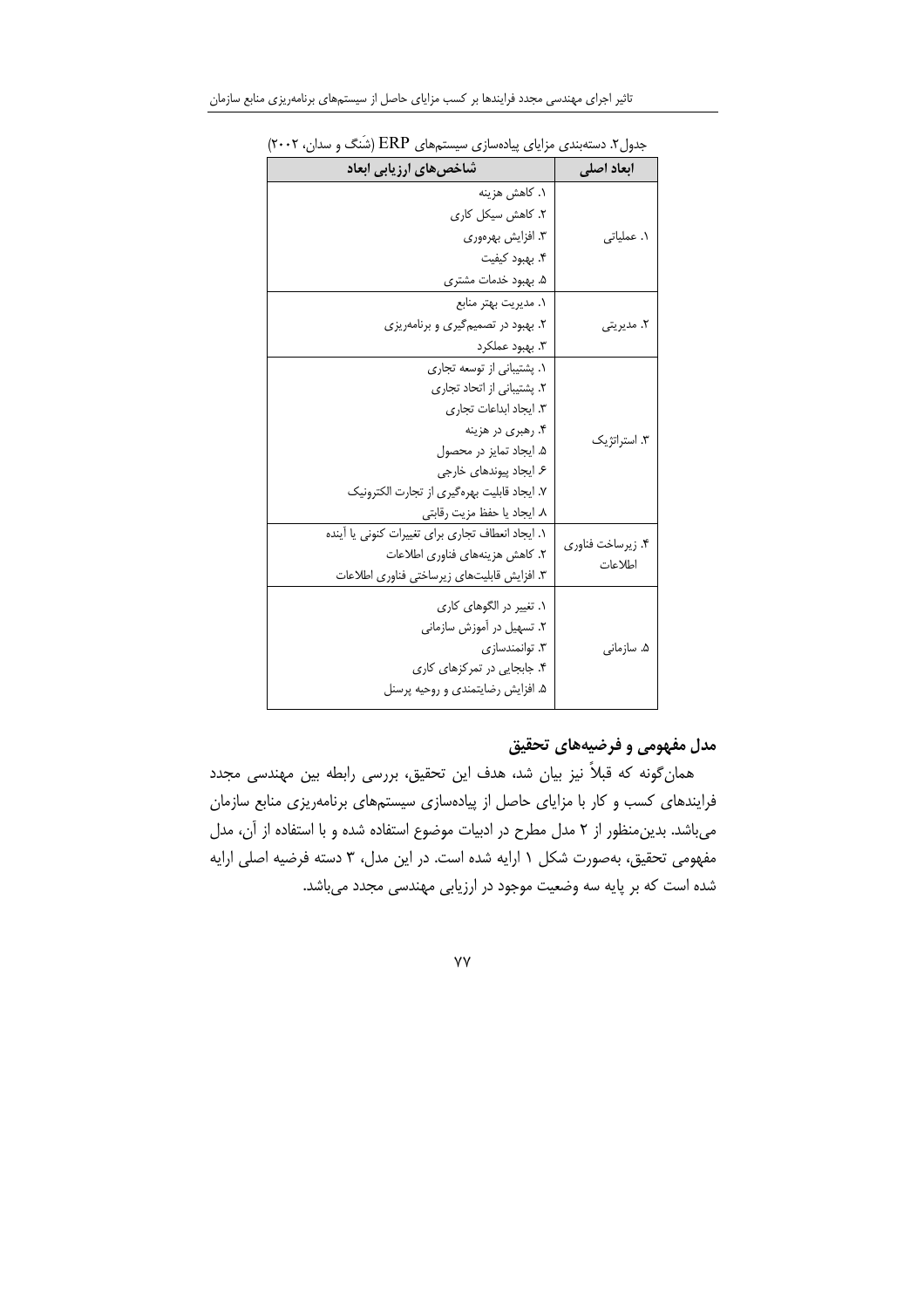

شكل ١. مدل مفهومي تحقيق

همان گونه که استراتژی سازمان تعیین کننده اهداف و رامهای بهرهبرداری بهینه از منابع سازمانی به منظور دستیابی به موقعیت رقابتی بوده، استراتژی مهندسی مجدد نیز هدایتگر تغییر و دگرگونی در وظایف و جریانات کاری به سوی یکپارچگی است و باعث تبدیل جریانات مواد، اطلاعات، افراد و … به منابع مزيت رقابتي ميگردد (كيائو و همكاران، ٢٠١٢). بنابراين چنانچه سازمان بتواند استراتژی پروژه مهندسی مجدد را با اهداف استراتژیک خود همسو نماید، قادر به ایجاد یا حفظ مزیت رقابتی خواهد بود. توسعه کامل چشمانداز فرایند، شامل ارزیابی استراتژی تجاری به منظور پیش بینی فرایندهای آینده، الگوگیری از فرایندهای مشابه و توسعه مشخصههای فرایند و معیارهای سنجش آن میباشد (بندولی و همکاران، ۲۰۰۹).

فرایندهای تجاری اثربخش (مواّد، ۱۹۹۹)، سطح مناسب از دانش فرایندی (زیاری و سینکلر، ۱۹۹۵)، مستندسازی فرایندهای کنونی و انتخاب صحیح فرایندهای اصلی (گوها و همکاران، ۲۰۰۱) پارامترهای مهمی هستند که میتوانند در افزایش قابلیت زیرساختی فناوری اطلاعات و پایداری و انعطافپذیری آن موثر باشند. از آنجا که در طراحی مجدد و اثربخش فرایندها بر روی فرایندهای اصلی تمرکز شده و توجهی به فرایندهای غیر اصلی نمی گردد، سرمایهگذاری در زیرساختهای فناوری اطلاعات نیز به مراتب کمتر خواهد شد (آلن و همکاران، ۲۰۰۳). سرانجام چنانچه سازمان بتواند اهداف استراتژیک خود را برپایه انتظارات کارکنان بنا کند، روحیه و رضایتمندی کارکنان نیز به مراتب بیشتر خواهد بود (ایلتون، ۱۹۹۷). بنا بر مطالب فوق فرضیههای ۱، ۲و ۳ را می توان به شرح ذیل ارائه کرد:

- ه H<sub>1</sub>: میان وضعیت تصمیم *گ*یری و سطح مزایای استراتژیک سیستم رابطه مثبت وجود دارد. ·
- ه H2: میان وضعیت تصمیم گیری و سطح مزایای زیرساختی سیستم رابطه مثبت وجود دارد.
	- ه H3: میان وضعیت تصمیم *گیر*ی و سطح مزایای سازمانی سیستم رابطه مثبت وجود دارد.

**VA**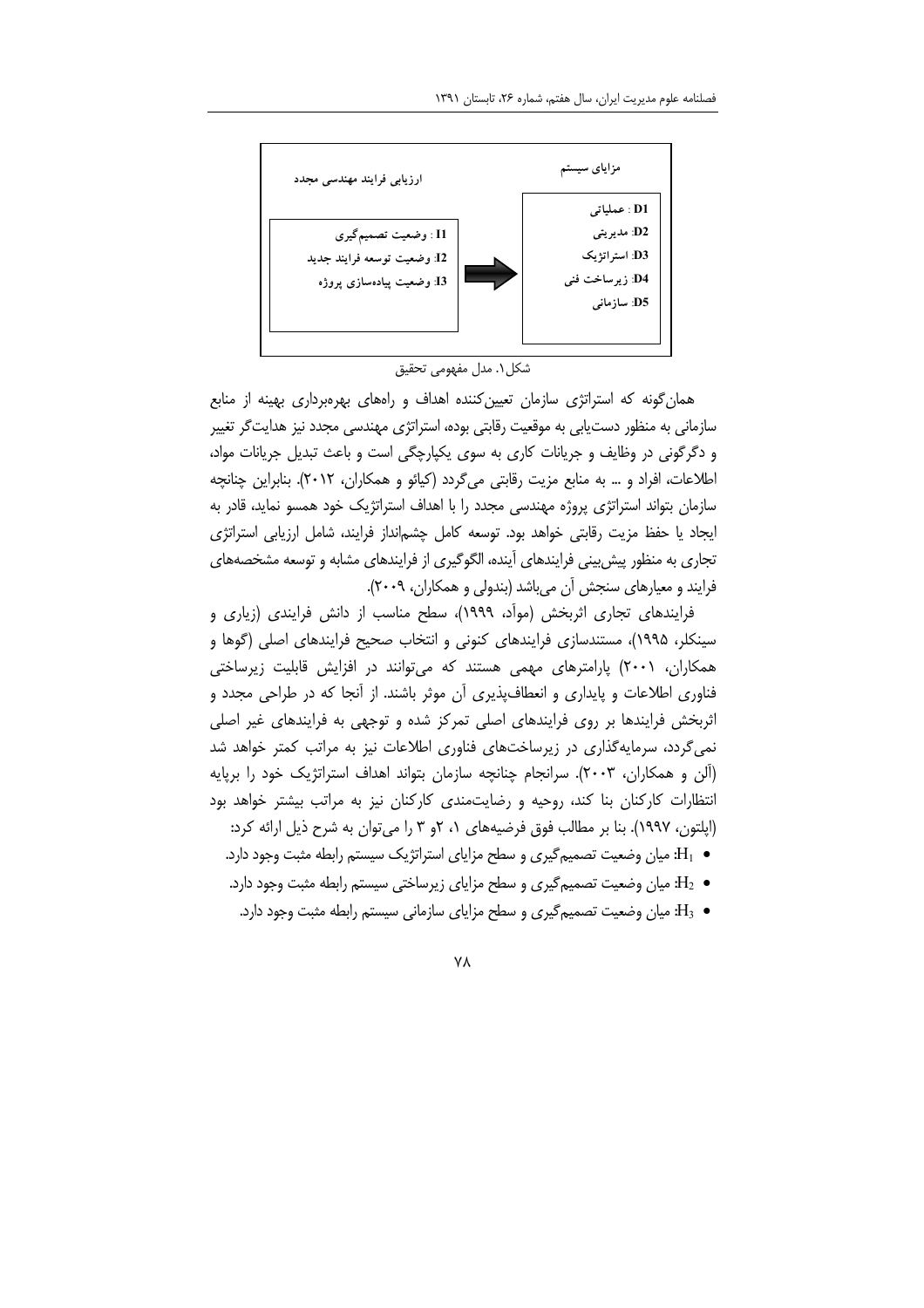هنگامی که فرایندهای جدید توسعه پیدا کردند، سازمانها مجبور به اجرای برنامه مدیریت تغییر به منظور مدیریت تغییرات بوجود آمده هستند. یک مدیریت پروژه اثربخش می تواند به سازمان برای اتخاذ تصمیمات صحیح، کنترل آسانتر عملکرد، مدیریت اثربخش منابع و پشتیبانی از پیادهسازی موفق سیستم کمک کند. مدیریت پروژه بایستی شامل برنامهریزی موثر و تکنیکهای مدیریت پروژه، شناخت کامل از شاخصهای عملکردی، منابع کافی، تعهد و پشتیبانی مدیریت ارشد و مدیریت ریسک اثربخش باشد (زیاری و سینکلر، ۱۹۹۵). اعضای تیم پروژه بایستی به بسیاری از تکنیکها تسلط داشته باشند و از افراد داخل وخارج سازمان تشکیل شده باشند. مشخصههای یک تیم پروژه مناسب به قرار زیر است: شایستگی علمی و تخصصی افراد، اعتبار أنها در داخل سازمان، انگیزه بالا، رهبری اثربخش تیمی، توانایی در نگاشت فرایندهای سازمان و تیم متعادل و میان کارکردی (حنفیزاده و زارع رواسان، ۲۰۱۱). در نتیجه استقرار یک تیم اثربخش میتواند مزایای سازمانی بسیاری را بههمراه داشته باشد. از دیگر سو تعهد و رهبری مدیران ارشد نیز همواره به عنوان یکی از مهمترین عوامل موفقیت پیادهسازی سیستم شناخته شدهاست. رهبری باید اثربخش، قدرتمند، نمایان و خلاق در تفکر و درک شرایط باشد تا بتواند در ترسیم نمای واضحی از آینده موثر واقع شود. برخورداری از اختیارات و دانش کافی و ارتباطات مناسب با کلیه بخش های فرایند تغییر در مواجهه با مقاومت سازمانی بسیار حیاتی است (همر و چمپی، ۱۹۹۳). بنابراین میتوان گفت که پشتیبانی و تعهد مدیریت ارشد میتواند باعث ایجاد مزایای سازمانی قابل توجهی گردد. مطالب بالا منجر به ارائه فرضیههای ۴ و ۵ شدهاست:

ه 44: میان وضعیت توسعه فرایند جدید و سطح مزایای مدیریتی سیستم رابطه مثبت وجود دارد. و H3: میان وضعیت توسعه فرایند جدید و سطح مزایای سازمانی سیستم رابطه مثبت وجود دارد.

یک طرح جامع پیادهسازی شامل برنامهریزی پیادهسازی فرایند، تشکیل تیم پروژه، آموزش پرسنل، و پیادهسازی آزمایشی می باشد. طرح جامع پیادهسازی برای پروژه مهندسی مجدد با چارچوب زمانی مناسب، یک فاکتور کلیدی در بدستآوردن بسیاری از مزایای عملیاتی|ست. این مهم به سازمان در جهت کاهش هزینههای عملیاتی، کاهش سیکلهای کاری، افزایش بهرهوری، بهبود کیفیت و خدمات مشتریان کمک می کند. یک طرح پیادهسازی أزمایشی جامع بهخصوص برای مقابله با مشکلات عملیاتی از اهمیت خاصی برخوردار بوده و سازمان را قادر به مواجهه با خطاهای عملیاتی احتمالی می سازد. از طرف دیگر همان طور که در مورد مدیریت تغییر گفته شد، یک طرح پیادهسازی اثربخش به سازمان

٧٩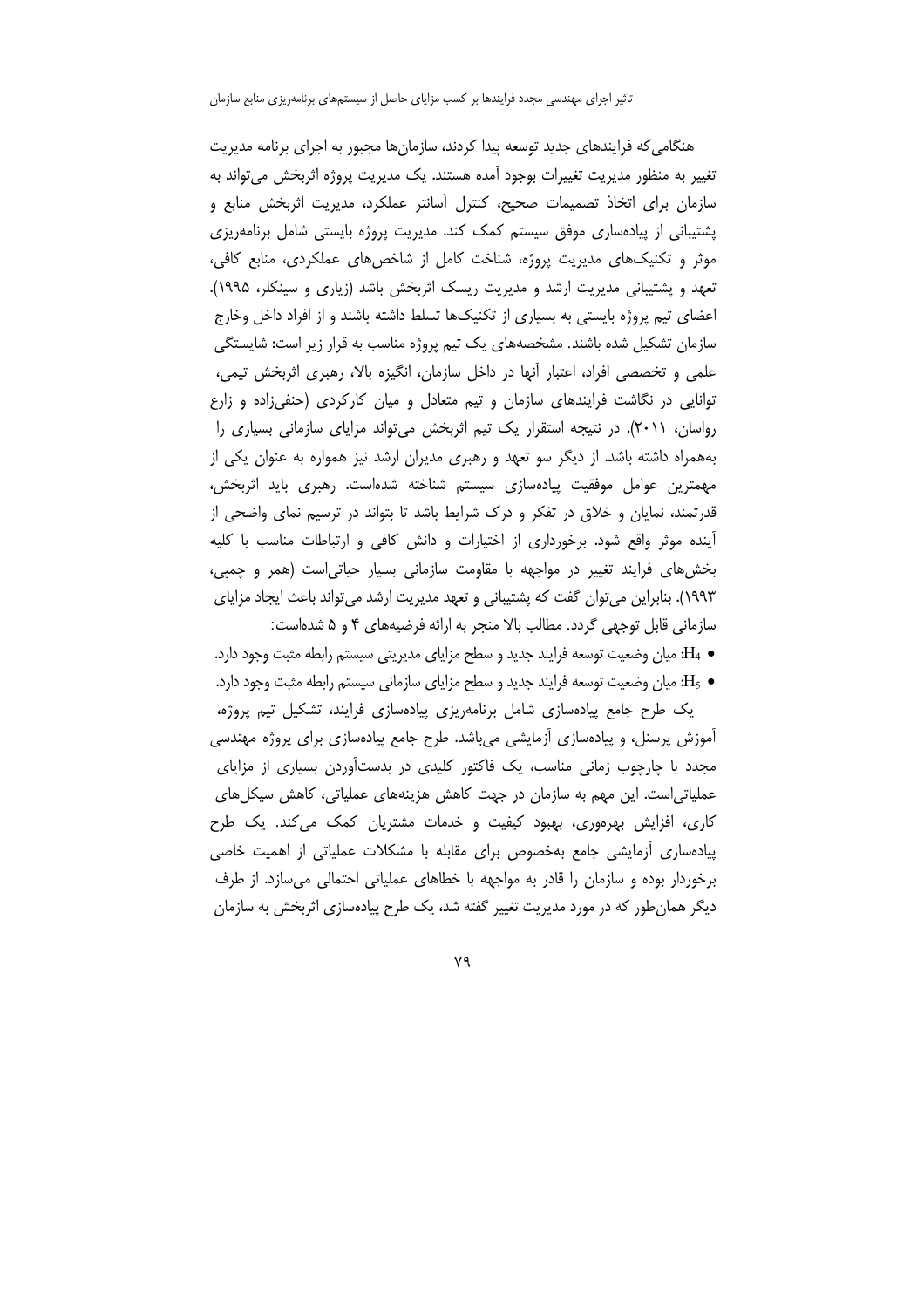در اتخاذ تصمیمات صحیح، کنترل اًسانتر عملکرد، مدیریت اثربخش منابع، و پشتیبانی از پیادهسازی موفق سیستم اطلاعاتی کمک میکند. بسیاری از محققین براین اعتقادند که آموزش و یادگیری یک جز مهم در مدیریت موفق تغییرات سازمانی بهحساب میأید. توانمندسازی پرسنل از طریق آموزش آنها میتواند در روحیه و رضایتمندی شغلی این افراد موثر واقع شود. پرسنل اَموزش دیده احساس مسئولیت و پاسخگویی بیشتری نسبت به سیستم و فرایندهای سازمانی داشته و دارای حس خودمدیریتی و فرهنگ مشارکتی بیشتری نیز می باشند (حنفی;اده و زارع رواسان، ۲۰۱۱؛ مامفورد، ۱۹۹۵). بنابراین می توان گفت که پیادهسازی پروژه مهندسی مجدد، مزایای سازمانی را نیز از این طرق بههمراه خواهد داشت. مطالب بالا منجر به طرح فرضیههای ۶، ۷ و ۸ شده است:

- ه H<sub>6</sub>: میان وضعیت پیادهسازی پروژه و سطح مزایای عملیاتی رابطه مثبت وجود دارد.
- ه H7: میان وضعیت پیادهسازی پروژه و سطح مزایای مدیریتی رابطه مثبت وجود دارد.
- ه Hs . میان وضعیت پیادهسازی پروژه و سطح مزایای سازمانی رابطه مثبت وجود دارد.  $\rm H_8$

#### روش تحقيق

جامعه آماری تحقیق شامل کلیه مدیران و کارشناسان پروژه در سازمانهایی هستند که از سیستم برنامهریزی منابع سازمان معتبر داخلی و خارجی استفاده کرده باشند. اما شرکتهایی که سیستم برنامهریزی منابع سازمان را پیادهسازی مینمایند در سال های اولیه بهبود خاصی را حس ننموده و حتی برخی از شرکتها کاهش کارایی را تجربه می نمایند. طی پیادهسازی سیستم برنامهریزی منابع سازمان، سه مرحله گذار وجود دارد. در مرحله اول بدلیل اینکه فرآیندها تغییر کردهاند، فرآیندهای جدید ایجاد شدهاند و سازمان در حال یادگیری است، کارایی کاهش می یابد. این مرحله تقریباً ۳ الی ۹ ماه طول می کشد. مرحله دوم شامل توسعه مهارتهای شغلی جدید، تغییرات سازمانی، یکپارچهسازی و اضافهشدن فناوری های جدید می باشد. مرحله سوم زمانی است که سیستم برنامهریزی منابع سازمان شروع به سوددهی مینماید و فرآیندهای سازمان به سطح بازدهی مناسب میرسند با توجه به مطالب عنوانشده باید شرکتهایی برای جامعه آماری انتخاب شوند که حداقل ۹ ماه از زمان پیادهسازی کامل سیستم برنامهریزی منابع سازمان در آنها گذشته باشد و سیستم در این سازمانها به پایایی لازم دست پیدا کرده باشد. با توجه به مشخصات و تعاریف ارائهشده، ١٢ شركت واجد شرايط در اين زمينه شناسايي شدند. افراد جامعه آماري از ميان اعضاي تيم-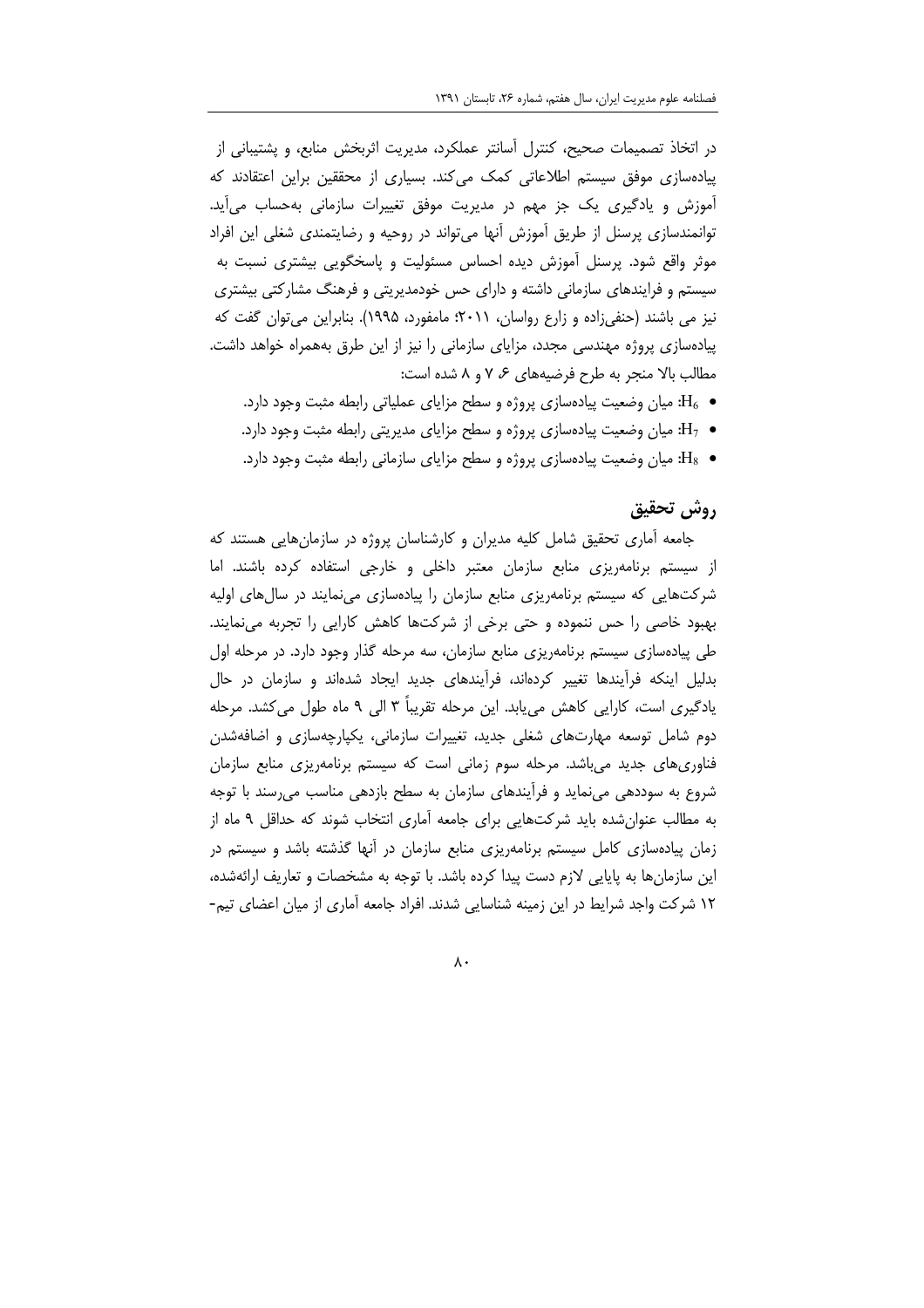های داخلی پروژه، رهبران فرایندها و کاربران خبره شناسایی شدند. تعداد کل اعضای تیمهای داخلی پروژه، رهبران فرایندها و کاربران خبره در ۱۲ سازمان مورد بررسی در حدود ۱۰۰ نفر برآورد شده است.

همچنین، روش نمونهگیری مورد استفاده در این تحقیق، تصادفی ساده است. با استفاده از روش محاسبه حجم نمونه کوکران<sup>۶</sup> و با استفاده از ضریب تصحیح جامعه محدود<sup>۷</sup> نرخ یاسخ ۸۰ درصد، اندازه نمونه ۶۱ به دست می آید.

در تحقیق حاضر از ابزار پرسشنامه در ۳ بخش اصلی استفاده شده است. بخش اول پرسشنامه شامل مشخصات عمومی و جمعیتشناختی نمونه تحت بررسی، بخش دوم شامل سـوالات ارزیابی وضعیت مهندسی مجدد فرایندها و بخش سوم شامل سوالات ارزیابی مزایای سیستم می باشد. تعداد ۹۲ پرسشنامه برای اعضای نمونه ارسال شد که تعداد ۶۸ عدد از آنها دریافت شد که از این تعداد تنها ۶۴ پرسشنامه قابل استناد و استفاده در تحقیق بود. نرخ پاسخ ۷۴ درصد می باشد. در این تحقیق به منظور بررسی اعتبار^ و قابلیت اعتماد یرسشنامه، از روش آزمون– بازآزمون استفاده شده است. بر اساس فرمول کرونباخ مقدار ضریب اعتبار ۰.۸۷ محاسبه گردید، که نشاندهده پایایی مناسب پرسشنامه میباشد. همچنین دو بخش اصلی روایی، یعنی روایی محتوا<sup>۹</sup> و روایی صوری<sup>۱۰</sup> در این پژوهش مورد تاکید قرار گرفته است. از نظر روایی محتوا، متغیرهای اصلی پرسشنامه، به صورت کامل از منابع معتبر علمی استخراج شدهاند. از نظر روایی صوری نیز پرسشنامه مورد استفاده در این تحقیق به ۳ نفر فرد خبره با تحصیلات عالی و تجربه چندین ساله در این حوزه ارائه شده و بر طبق نظرات ایشان, برخی اصلاحات در ساختار پرسشنامه ایجاد شده است.

#### يافتههاي يژوهش

همانطور که قبلا نیز بیان شد، این تحقیق دارای ۸ فرضیه اصلی میباشد. فرض صفر و جانشین برای فرضیه اول تحقیق بهصورت نمونه آورده شده است که برای سایر فرضیهها نیز مشابه مے باشد.

- فرضیه صفر(H0): وضعیت تصمیمگیری در مهندسی مجدد، تاثیر معنیداری بر کسب مزایای استراتژیک سیستم، ندارد.
- فرضیه جانشین(H1): وضعیت تصمیمگیری در مهندسی مجدد، تاثیر معنیداری بر کسب مزایای استراتژیک سیستم، دارد.

#### $\lambda$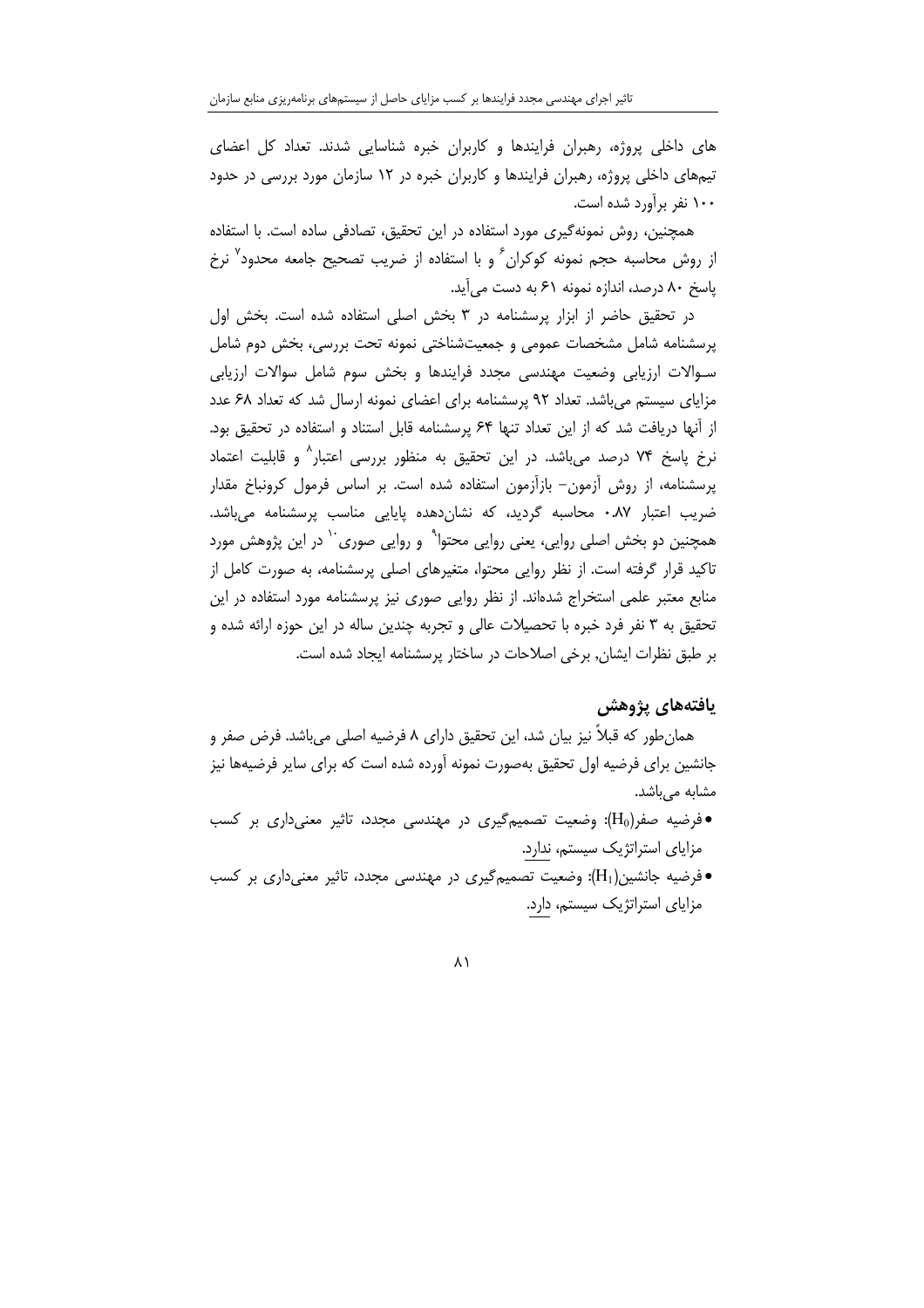نتايج حاصل از تحليل أماري انجام شده براي فرضيههاي تحقيق با استفاده از روش تحلیل رگرسیون چند متغیره در جدول ۳ آورده شده است. بهعنوان مثال برای فرضیه اول، با توجه به اینکه سطح معنیداری لازم برای تحقیق حاضر، ۰.۰۵ (فاصله اطمینان ۹۵٪) در نظر گرفته شده است و سطح معنیداری F در این آزمون کوچکتر از این مقدار (۰.۰۵ > ۰.۰۳۸) می باشد، در نتیجه فرضیه H<sub>0</sub> رد شده و H<sub>1</sub> در سطح کمتر از ۰.۰۵ معنی دار است. با توجه به مطالب گفته شده، فرضیه اول پذیرفته میشود و میتوان بیان نمود که: "وضعیت تصمیم گیری در مهندسی مجدد، تاثیر معنی داری بر کسب مزایای استراتژیک سیستم، دارد." با توجه به اینکه مقدار ضریب R<sup>2</sup> ، R<sup>2.</sup> میباشد، میتوان اظهار نمود که درحدود ۱۴ درصد از تغییرات مزایای استراتژیک به وسیله وضعیت تصمیمگیری پروژه مهندسی مجدد، تبيين مي شود.

| نتيجه أزمون    | $\mathbb{R}^2$ | $\bf R$                                    | سطح معنیداری F           | شماره فرضيه |
|----------------|----------------|--------------------------------------------|--------------------------|-------------|
| رد فرض صفر     | ۱۳۶.۰          | ۶۹.۰                                       | $\cdot \cdot \cdot \tau$ |             |
| رد فرض صفر     | ۰.۱۳۳          | ۶۳۶۵.                                      | $\cdot \cdot$ ۴۰         | ٢           |
| رد فرض صفر     | ۰.۱۶۷          | .4.9                                       | $\cdot \cdot \cdot$      | ٣           |
| رد فرض صفر     | ۰.۳۵۶          | ۰.۵۹۷                                      | معمية                    | ۴           |
| عدم رد فرض صفر | ۹۶.۰           | $\cdot$ . ۳ $\cdot$ ۹                      | ۰.۰۸۵                    | ۵           |
| رد فرض صفر     | ۰.۴۵۸          | ۰۶W                                        |                          | ۶           |
| رد فرض صفر     | ۰.۳۷۷          | ۱۶۱۴                                       | $\ddotsc$                | ٧           |
| رد فرض صفر     | .119           | $\cdot$ . $\mathsf{r}\mathsf{v}\mathsf{r}$ | $\cdots$ ۳۵              | Υ           |

جدول٣. نتايج تجزيه وتحليل ركرسيون براي آزمون فرضها

اگر بخواهیم تعیین نمائیم کدامیک از متغیرهای مستقل در تبیین تغییرات انواع مزایای حاصل از پیادهسازی پروژه مهندسی مجدد فرایندها مهمترند و از اولویت بالاتری برخوردارند، باید آماره β (بتا) را محاسبه کنیم. در جدول ۴، مقادیر این آماره برای فرضیههای تایید شده و متغیرهای وابستهای که ارتباط آن با بیش از یک متغیر مستقل بررسی شده است، به کمک نرم افزار SPSS محاسبه و ارائه شده است.

 $\Lambda$ ٢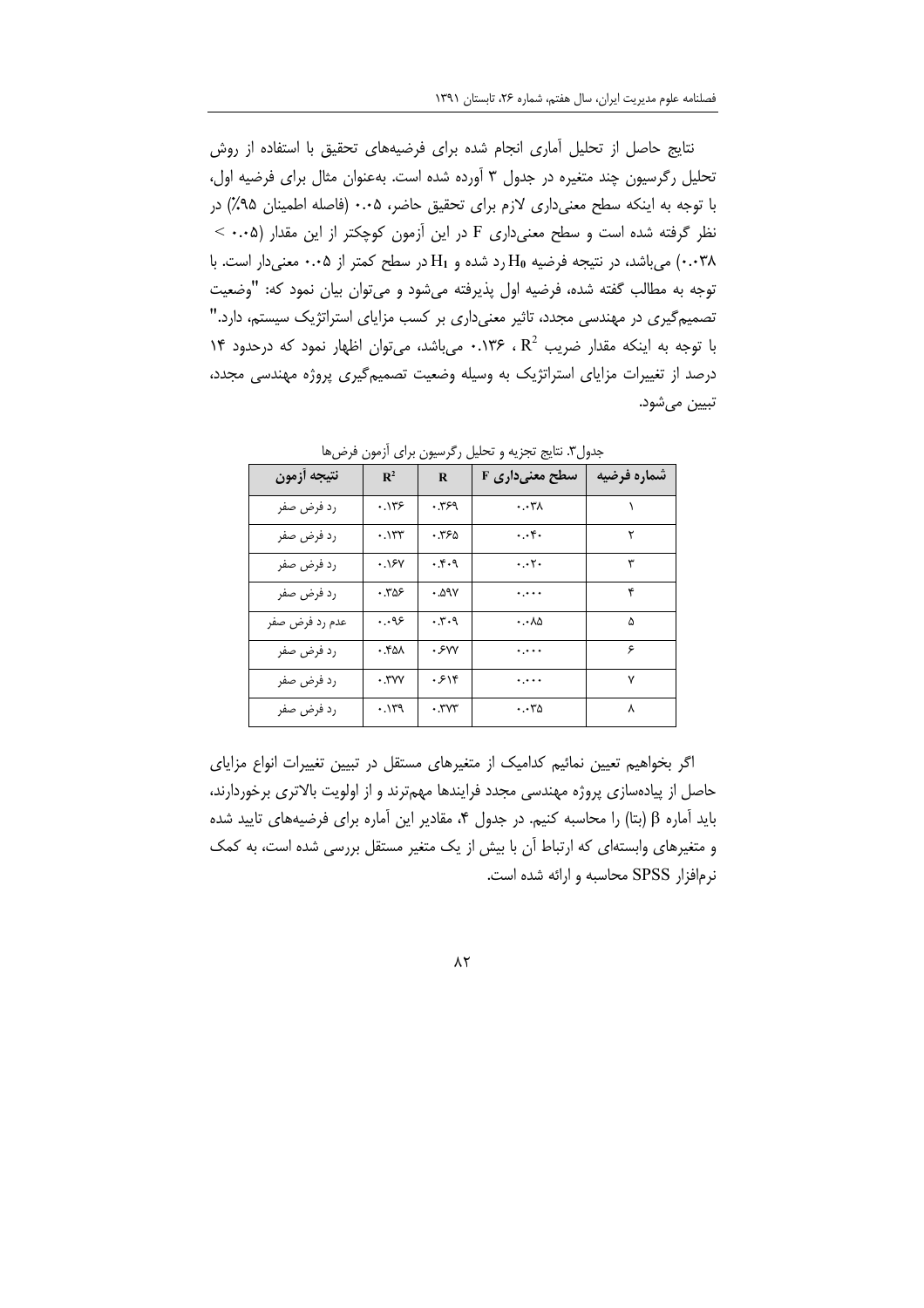| $\beta$ مقدار آماره | متغير وابسته   | متغير مستقل                          |
|---------------------|----------------|--------------------------------------|
| .5.9                | مزایای سازمانی | وضعیت تصمیمگیری در پروژه مهندسی مجدد |
| $\cdot$ , rvr       | مزایای سازمانی | وضعیت پیادهسازی پروژه مهندسی مجدد    |
| .712                | مزاياي مديريتي | وضعیت پیادهسازی پروژه مهندسی مجدد    |
| .09V                | مزاياي مديريتي | وضعيت توسعه فرايند                   |

جدول ۴. مقادیر آماره  $\beta$  برای متغیرهای مستقل

با توجه به نتایج کسب شده از جدول، چون مقدار آماره β برای متغیر مستقل "وضعیت تصمیم گیری"، بزرگتر از مقدار آن برای متغیر مستقل "وضعیت پیادهسازی پروژه" میباشد، مشخص میگردد که این متغیر از اولویت بالاتری برخوردار است و بنابراین به کمک این متغیر می توان سطح بیشتری از تغییرات متغیر وابسته "مزایای سازمانی" را تبیین نمود. در مورد متغیرهای دیگر نیز همین تحلیل صادق است.

#### بحث و نتیجهگیری

در این تحقیق به بررسی تاثیر مهندسی مجدد فرایندهای کسب و کار بر کسب مزایای حاصل از سیستمهای برنامهریزی منابع سازمان پرداخته شده است. بدین منظور از چارچوب کلی ارزیابی مهندسی مجدد فرایندها (USGAO، ۱۹۹۷) و همچنین چارچوب مزایای حاصل از پیادهسازی سیستم (شنگ و سدان، ۲۰۰۲)، بهره گرفته شده است. پس از ارایه مدل مفهومی، پرسشنامه تهیه شده در میان اعضای جامعه آماری که شامل مدیران و کارشناسان تیم پیادهسازی در سازمانهایی که از محصولات معتبر داخلی یا خارجی استفاده نمودهاند و بیش از ۹ ماه از زمان پیادهسازی سیستم آنها گذشته باشد، توزیع گشت. بدین ترتیب محقق توانست ۶۴ پرسشنامه معتبر از ۱۲ شرکت شناسایی شده جمع آوری نماید. براساس نتايج حاصل از تحليل رگرسيون چندمتغيره با استفاده از نرمافزار SPSS، نتايج زير در بررسی آزمون فرضهای آماری حاصل شده است:

- وضعیت تصمیمگیری در پروژه مهندسی مجدد بر مزایای استراتژیک سیستم تاثیرگذار است.
- وضعیت تصمیمگیری در پروژه مهندسی مجدد بر سطح مزایای زیرساختی سیستم تاثیر گذار است.
- وضعیت تصمیمگیری در پروژه مهندسی مجدد بر سطح مزایای سازمانی سیستم تاثیرگذار است.

 $\Lambda \mathsf{r}$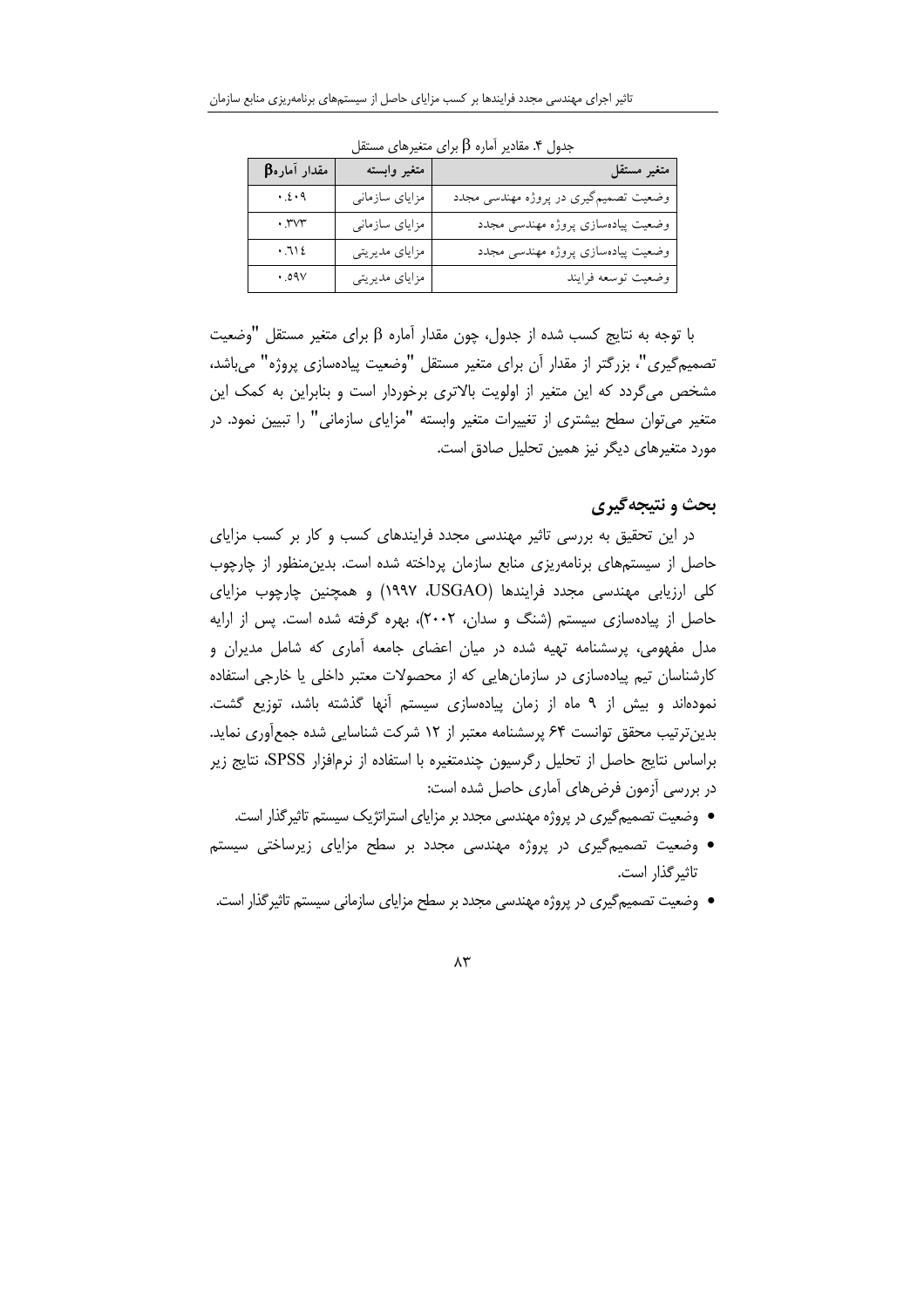- وضعیت توسعه فرایند جدید در پروژه مهندسی مجدد بر سطح مزایای مدیریتی سیستم تاثیر گذار است.
- وضعیت توسعه فرایند جدید در پروژه مهندسی مجدد بر سطح مزایای سازمانی سیستم تاثیر گذار نیست.
	- وضعیت پیادهسازی پروژه مهندسی مجدد بر سطح مزایای عملیاتی سیستم تاثیرگذار است.
	- وضعیت پیادهسازی پروژه مهندسی مجدد بر سطح مزایای مدیریتی سیستم تاثیرگذار است.
- وضعیت پیادهسازی پروژه مهندسی مجدد بر سطح مزایای سازمانی سیستم تاثیرگذار است. بر اساس یافتههای تحقیق می توان به این نتیجه رسید که اصلی ترین یافته این مطالعه

تایید وجود ارتباط مثبت میان اجرای مهندسی مجدد فرایندهای کسب و کار و کسب مزایای پیادهسازی سیستم برنامهریزی منابع سازمان در حداقل سطح اطمینان ۰.۰۵ است. علاوه بر این، نشان داده شد که برخی از جنبههای مهندسی مجدد فرایندها، تاثیر بیشتری بر کسب مزایای سیستم دارند که باید در سازمانها بیشتر مورد توجه قرار گیرند. همان طور که انتظار می رفت هرچه وضعیت تصمیم گیری در سازمان از حالت بهتری برخوردار باشد، مزایای بیشتری چه در حوزه استراتژیک و چه در حوزههای زیرساختی و سازمانی کسب خواهد شد. این مساله با تایید فرضیههای اول، دوم و سوم تایید شده است. این امر ناشی از این حقیقت است که هرچه سازمان، آگاهی بیشتری از مسیر آینده خود داشته باشد و اهداف خود را در این مسیر مستند نموده و دنبال نماید، علاوه بر اینکه راحتتر این مسیر را طی خواهد نمود و احتمال موفقیت خود را بالا خواهد برد، بلکه مزایای بیشتری را نیز منتفع خواهد شد. درخصوص فرضیههای چهارم و پنجم با توجه به اّزمونهای فرض اّماری باید گفت که بین وضعیت توسعه فرایند جدید و سطح مزایای مدیریتی رابطه مثبتی وجود دارد، لیکن چنین رابطهای بین وضعیت توسعه فرایند جدید و سطح مزایای سازمانی مشاهده نشده است. البته فرضیه پنجم با سطح معنیداری ۰.۰۸ که نزدیک به سطح معنیداری مورد نظر ۰.۰۵ است رد شده و ممکن است در صورت در دست بودن تعداد نمونه بیشتر، این فرضیه نیز مورد تایید قرار میگرفت. درخصوص فرضیههای شش، هفت و هشت نیز همان طور که انتظار میرفت، هر چه وضعیت پیادهسازی پروژه در حالت مطلوبتری قرار داشته باشد، مزایای بیشتری از پروژه انتظار می رود. به عبارت دیگر هرچه مدیران به روشهای پیادهسازی پروژه آشنایی بیشتری داشته و به روشهای مدیریت پروژه و مدیریت تغییر تسلط داشته باشند، پیادهسازی یروژه آسان تر بوده و با توجه به این مساله، سازمان مزایای بیشتری را از پروژه خواهد برد.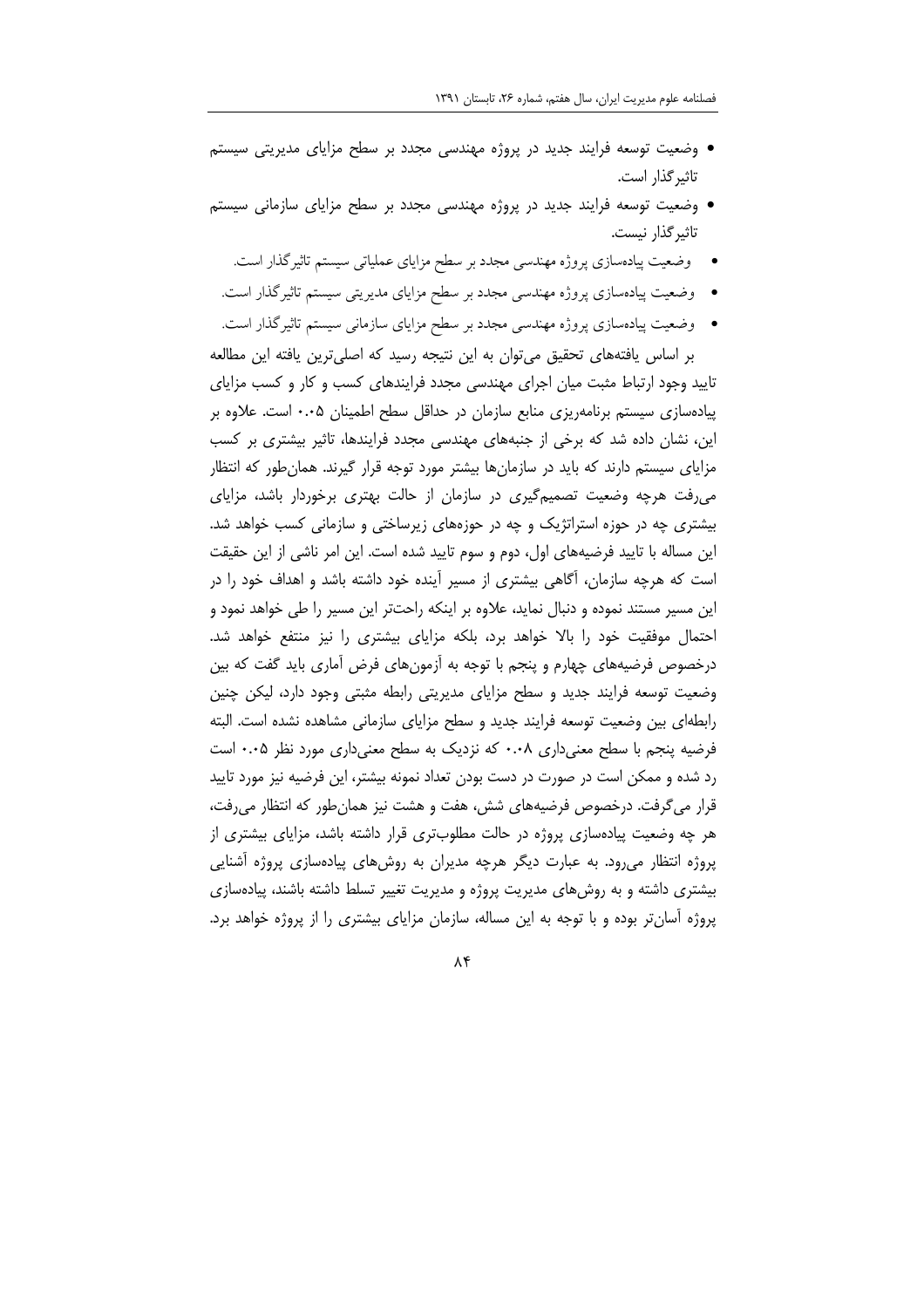قابل مشاهده است که این مزایا در حوزه عملیاتی بیشتر از سایر حوزهها میباشد. نتایج حاصل از اين تحقيق با نتايج تحقيقات انجام شده توسط ساير محققين درخصوص رابطه بين مهندسی مجدد فرایندها و سیستمهای برنامهریزی منابع سازمان سازگار است (همر و استانتون، ۱۹۹۵؛ جکسون، ۱۹۹۷؛ برینگتون و ابلیچ، ۱۹۹۵؛ همر و چمپی، ۱۹۹۳).

در پایان می توان گفت سازمانها باید بهمنظور اکتساب مزایای بیشتر از پیادهسازی سیستم، قبل از شروع پروژه، برنامهها و راهبردهای خود را مشخص و مستند نموده و بر اساس اّن اقدام به پیادهسازی نمایند. این امر دورنمای مناسبی را در اختیار گذاشته و سازمان را در مسیر پروژه پاری می نماید. همچنین سازمان ها در پیادهسازی سیستم باید از مدیریت پروژه قوی و تیم پروژه توانمند و شایسته بهره گیرند تا بتوانند بیشترین مزایا را از زمان و هزینه صرف شده برای موفقیت هرچه بیشتر پروژه کسب نمایند. آگاهسازی و فرهنگسازی مدیران و کارشناسان سازمان با مفاهیم مدیریت تغییر و رویکرد فرایندمحور نیز میتواند سهم عمدهای در کسب مزایای حاصل از سیستم در سازمان داشته باشد.

## محدودیتهای تحقیق و پیشنهاد برای تحقیقات أتی

مهمترین محدودیت تحقیق حاضر، محدود بودن سازمانهای واجد شرایط که از سیستم معتبر داخلی و خارجی استفاده نموده باشند و در عین حال حداقل ۹ ماه از زمان پیادهسازی أنها گذشته باشد، است که پژوهشگرها را با محدودیت تعداد نمونه و دستههای مختلف صنایع مواجه نموده است. به نحوی که از تعداد ۹۲ پرسشنامه ارسال شده، تعداد ۶۸ عدد از آنها دریافت شد که از این تعداد، ۶۴ پرسشنامه قابل استناد و استفاده در تحقیق بود. مطالعه کنونی یک نمونه ابتدایی از این دست تحقیقات به شمار میرود، لذا در تحقیقات آینده می-توان بر جنبههای بیشتری از مهندسی مجدد فرایندها و یا سایر شاخصهای نظام ارزیابی عملکرد سازمانها در راستای دستیابی به مزایای هرچه بیشتر از سیستمهای برنامهریزی منابع سازمان تمرکز نمود. از طرف دیگر به منظور بدست أوردن نتایج دارای قابلیت تعمیم بیشتر که به نحو شایستهتری نماینده ارتباط میان دو متغیر در گروههای صنعتی بیشتر باشد، مطالعات آتی بایستی بر روی دادههایی از دستههای صنعتی متنوعتر تمرکز داشته باشند. همچنین توصیه میشود که محققین أتی رابطه بین تاثیر اجرای پروژههای مهندسی مجدد فرایندها را در موفقیت پیادهسازی و استقرار سیستم برنامهریزی منابع سازمان بهخصوص در کشورهای در حال توسعه بررسی نمایند.

#### $\Lambda \Delta$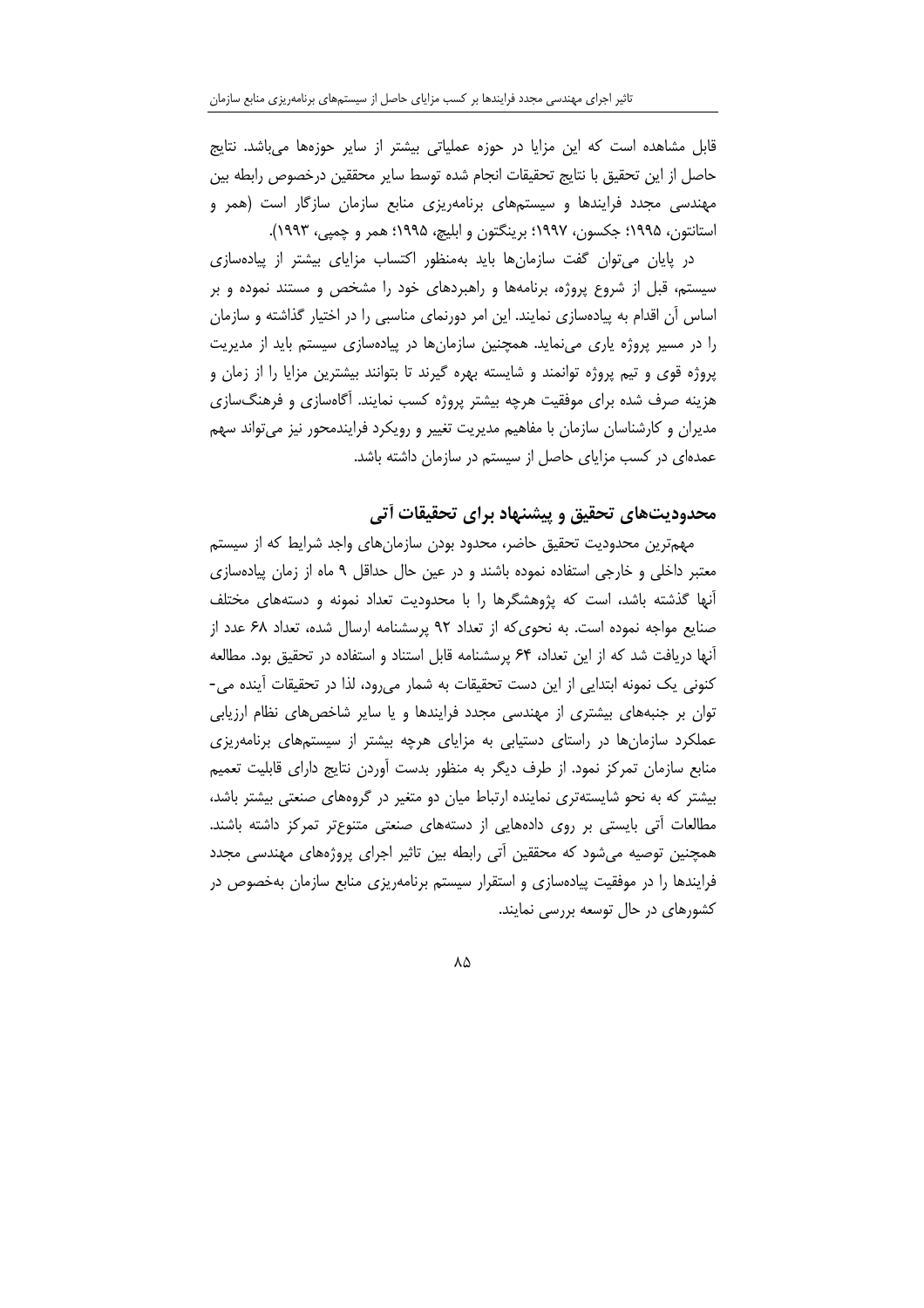فصلنامه علوم مديريت ايران، سال هفتم، شماره ٢۶، تابستان ١٣٩١

<u>یے نوشت</u>

1. Enterprise Resource Planning  $(ERP)$ 

- 2. Critical Success Factor (CSF)
- 3. Business process Reengineering

 $(BPR)$ 

4. Customization

5. USGAO

6. Cochran's Sample Size Formula

- 7. Correction for Finite Population
- 8. Reliability
- 9. Content
- 10. Face validity

منابع

- Amid, A., Moalagh, M., and Zare Ravasan, A. (2011). Identification and classification of ERP critical failure factors in Iranian industries. Information Systems. 37 (3), 227-237.
- Aladwani, A. M. (2001). Change management strategies for successful ERP implementation. Business Process Management Journal, 7  $(3), 266 - 275.$
- Alan, R., Traci, A., Gigi, G. (2003). Breaking the rules: success and failure in groupware-supported business process reengineering, Decision Support Systems, 36 (1), 31-47.
- Al Mashari, M., Al-Mudimigh, A. & Zairi, M. (2003). Enterprise resource planning: A Taxonomy of Critical Factors. European Journal of Operational Research, 146 (2), 352-364.
- Appleton, E. (1997). How to Survive ERP, Datamation, 43 (3), 50-53.
- Bartlett J. E., Joe W., Kottrilijkk, Chadwick C. Higgins, (2001). Organizational Research: Determining Appropriate Sample Size in Survey Research, *Information Technology*, *Learning*, and Performance Journal, 19 (1), 43-50
- Berrington, C., Oblich, R. (1995). Translating reengineering into bottomline results, *Industrial Engineering*, 24(1), 24-27.
- Bendoly, E., Rosenzweig, E. D., & Stratman, J. K. (2009). The efficient use of enterprise information for strategic advantage: A data envelopment analysis. Journal of Operations Management, 27(4), 310-323.
- Bradford, M., & Florin, J. (2003). Examining the role of innovation diffusion factors on the implementation success of enterprise resource planning systems. International Journal of Accounting Information Systems, 4 (3), 205-225.
- Davenport, T. (1998). Putting the Enterprise into the Enterprise System, Harvard Business Review, 76 (4), 121-131.

٨۶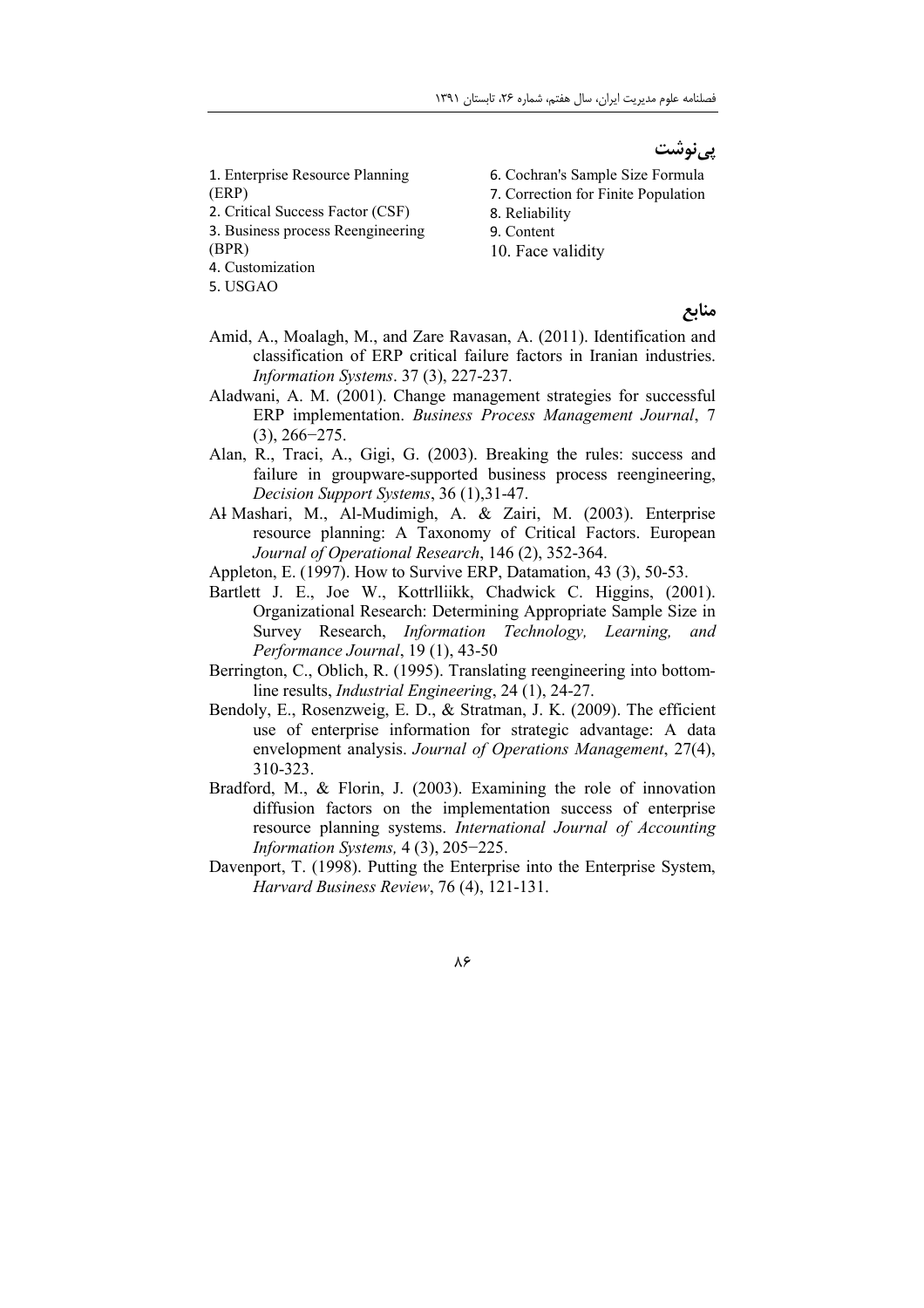- Gyampah, K. A., & Salam, A. F. (2004). An extension of the technology acceptance model in an ERP implementation environment. Information and Management,  $41(6)$ ,  $731-745$ .
- Hammer, M., Champy, J. (1993). Reengineering the corporation: a manifesto for business revolution, Harper Business, New York, NY.
- Hammer, M., Stanton, S. (1995). The reengineering revolution, HarperCollins, New York, NY.
- Hanafizadeh, P., and Zare Ravasan, A. (2011). A McKinsey 7S Modelbased Framework for ERP Readiness Assessment. International Journal of Enterprise Information Systems. 7 (4), 23-63.
- Hua, J., & Ruan, J. (2008, October). Study on the Interactive Relationship between BPR and ERP. In Wireless Communications, Networking and Mobile Computing, 2008. WiCOM08. 4th International Conference on (pp. 1-5). IEEE.
- Jackson, N. (1997). Business process re-engineering, Management Services, 41 (2), 34-36.
- Moad, J. (1993). Does reengineering really work. Datamation, 39 (15).  $22 - 28$ .
- Moalagh, M., and Zare Ravasan, A. (2012) Developing a practical framework for assessing ERP post-implementation success using fuzzy analytic network process. International Journal of Production Research. DOI:10.1080/00207543.2012.698318.
- Mumford, E. (1995), Creative chaos or constructive change: business process reengineering versus socio-technical design", in Burke, G. & Peppard, J. (Eds), Examining Business Process Re-engineering: Current Perspectives and Research Directions, Kogan Page, 192-216.
- Nah F, Delgado S, (2006). Critical success factors for enterprise resource planning implementation and upgrade. J Comput Inform Syst.  $46(5)$ , 99-113.
- Qiao, Q. C., Li, M. X., & Zhang, T. J. (2012). Study on the Relationship between BPR Strategy for Enterprises and ERP Performance-Evidence from China. Advanced Materials Research, 452, 396-400.
- Rajiv, K. Ellen, H. (2006). Towards Developing a Framework for Measuring Organizational Impact of IT- Enabled BPR: Case Studies of Three Firms, New York, 37 (1), 40-59.
- Rouhani, S., & Zare Ravasan, A. (2013). ERP success prediction: An artificial neural network approach. Scientia Iranica, Transaction E: Industrial Engineering, doi: 10.1016/j.scient.2012.12.006.